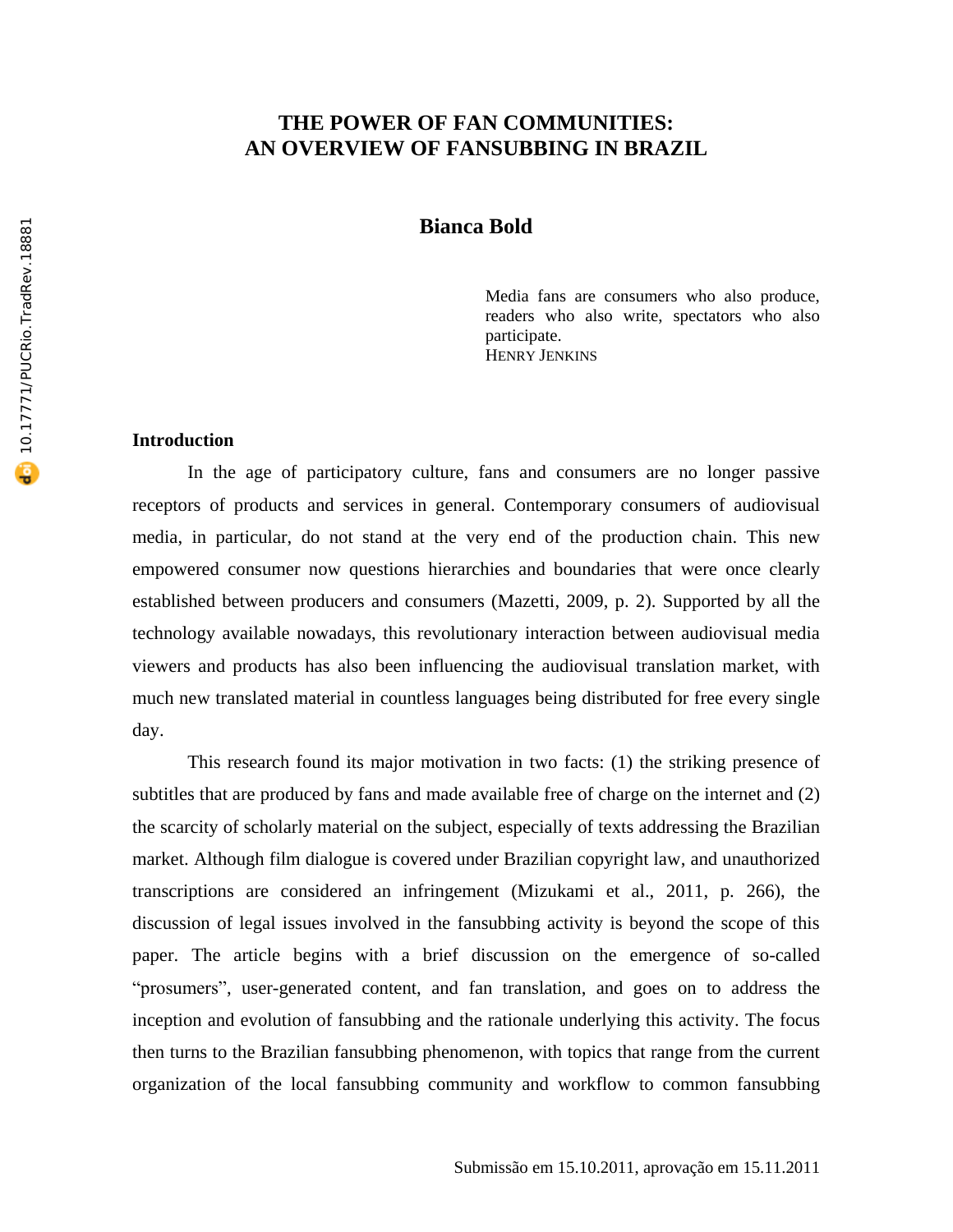practices and standards, and how these practices and standards compare to subtitling carried out by professional Brazilian translators.

### **"Prosumers", user-generated content, and fan translation**

Back in 1980, Alvin Toffler coined the portmanteau "prosumer" initially to describe people who create goods, services, or experiences for their "own use or satisfaction, rather than for sale or exchange" (Toffler & Toffler, 2006, p. 153). As a result of the changes society has gone through, a broader application of this term was recognized over two and half decades later: "today [in 2006], given the shrinkage of the world because of advances in transportation, communications and I.T. [Information Technology], the notion of prosuming can include unpaid work to create value to share with strangers half a world away" (p. 153).

These advances have also allowed for the exponential growth of fan cultures and related activities of various sorts. The lives of consumers and fans have been impacted by the greater accessibility to numerous means of interacting online and sharing culture. Multitudes of fans are now able to congregate and easily exchange materials, opinions, ideas, and information regardless of where they live. Fan communities have been growing and gaining greater online and offline visibility. As Luis Pérez González (2007, p. 275) contends, "the marriage between fandom and technology has started to shape the creation and distribution of audiovisual products in general, not just their translation". It has become easier for modern consumers to engage in a wide range of collaborative projects related to their idols or admired products and to create what has come to be known as "user-generated content".

Different forms of user-generated content, both original and translated, abound on the Web, not all being necessarily undertaken by fans. With respect to translation, different terms have been used by researchers. Donald A. DePalma and Nataly Kelly (2008) refer to this practice as "user-translated content" and "community translation", Minako O'Hagan (2009, p. 97) adopts the term "user-generated translation" and describes it as a wide variety of translation carried out by self-selected individuals who, driven by their interest in the content, act as mediators of linguistically inaccessible materials.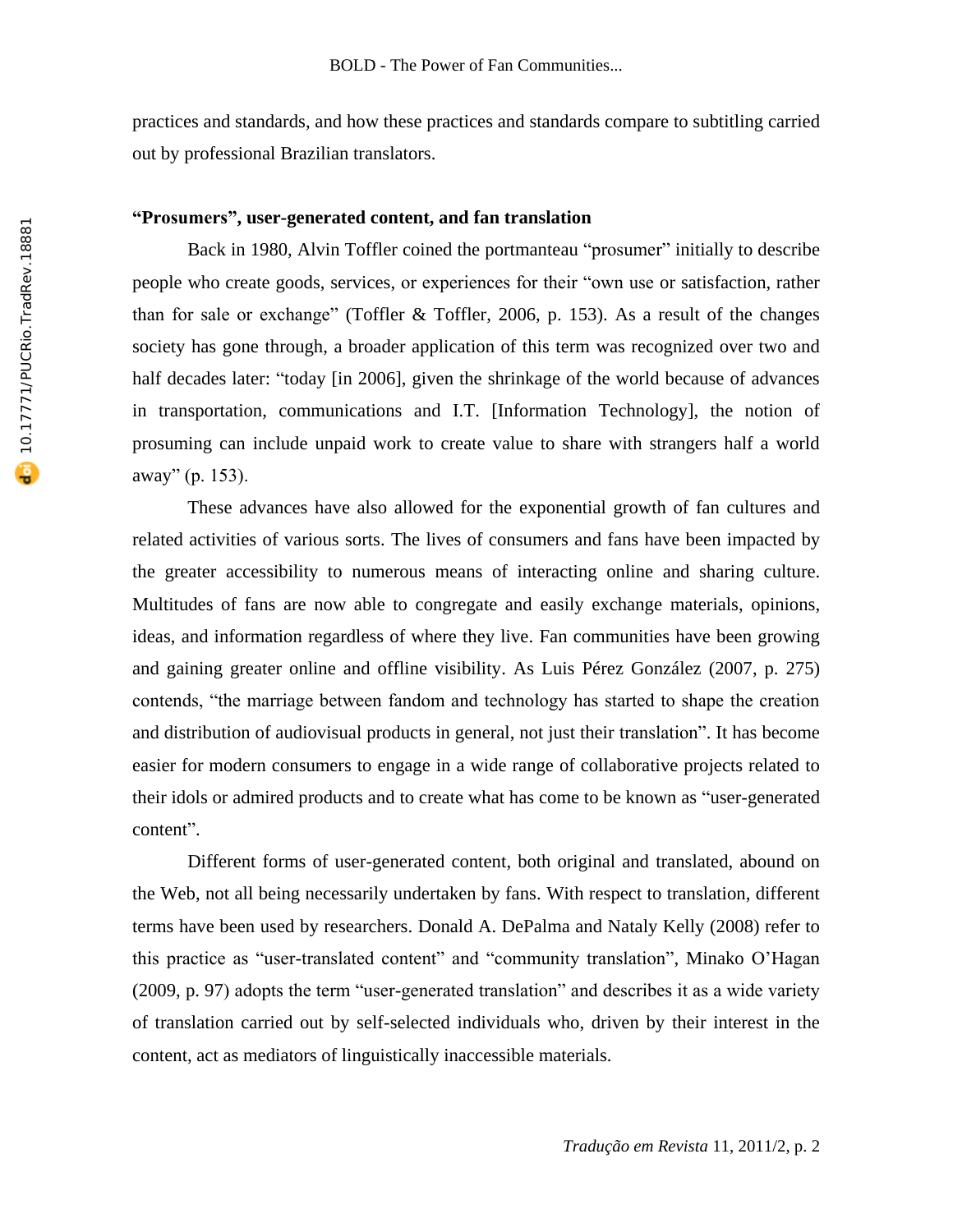It is interesting to note that user-generated content designed by fans does not necessarily involve only translation or audiovisual media. This activity can encompass a variety of products that attempt to recreate the original, give it continuity or visibility, among other goals. These creations usually result from the interaction of like-minded, often tech-savvy fans, who generally join forces to collaborate for a common cause, "within the supposedly 'free' space of leisure practices" (Hills, 2002, p. 14), and expect no monetary compensation.

Below are some of the most common of these products, both user-generated content and user-generated translation—lists that are neither exclusive nor exhaustive.

# o **User-generated content by fans (not involving interlingual translation):**

- **Fan sequels** can refer either to **fan films** (or **fanvideos**), i.e. amateur videos inspired in original products varying from novels and comic books to a range of audiovisual media, or **fangames**, amateur video game sequels based on fans' favourite video games.
- **Fan fiction** is similar to the above but involves the creation of fictional works, from short stories to novels or films. Its short form, **fan fic**, is also widely used.
- **Fanzine** derives from the blend of "fan" and "magazine" and refers to magazines written, edited, and distributed by fans.
- **Fansites** are websites developed and maintained by fans to promote fan community interaction and to disseminate information on the main topic and various forms of **fan arts**.
- **Reviews** of movies, video games, books, TV shows, concerts, and various other types of products/services are also commonly written by fans who want to share their own critical accounts and analyses. These texts are often posted on blogs, social media platforms, magazines, newspapers, fansites, fanzines, or databases such as IMDb (Internet Movie Database: www.imdb.com).

# o **User-generated translation by fans (involving interlingual translation):**

**Fansubbing** is the translation and subtitling of audiovisual materials.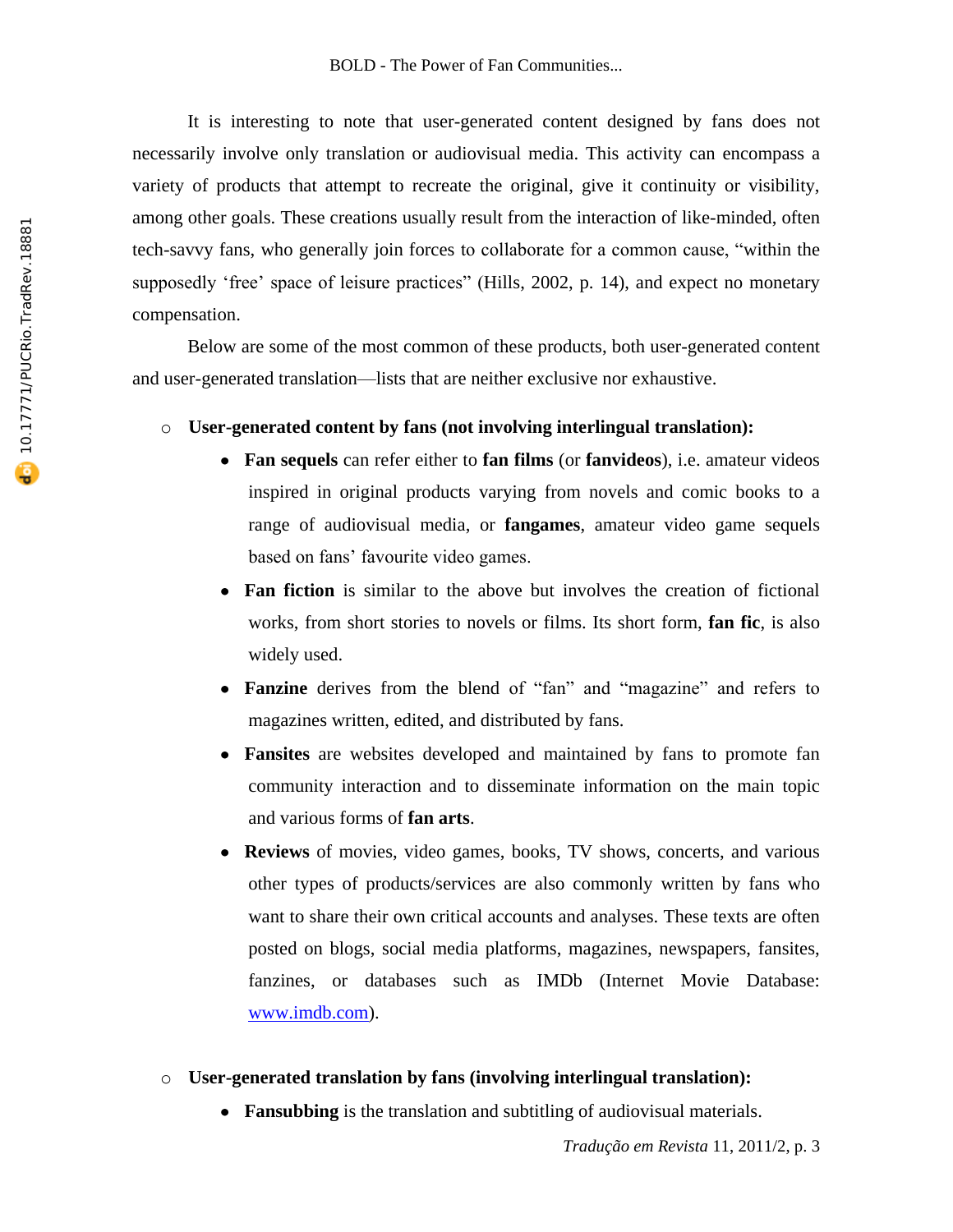- **Fandubbing** is the translation and dubbing of audiovisual media.
- **Scanlation** derives from the combination of "scanning" and "translation" and is used mostly for comic books: fans scan the original product, translate it, and manipulate the images to insert the new text.
- **Fan translation and localization of video games** is performed by fans or groups of fans who not only translate but also, and above all, have excellent computer skills. The aim is to extract the relevant text from the binary ROM (read-only memory) image of the video game and replace it with its translated and localized version (O'Hagan, 2009, p. 107–108).
- Fans have also been dedicating time to the **translation of literary works** before the commercial translations of these products reach the market.

### **The fansubbing phenomenon worldwide**

Each of the practices described in the previous section has its idiosyncrasies. In recent years, some have been attracting the attention of Media and Cultural Studies, as well as that of the Translation Studies and Audiovisual Translation communities. In 2005, Jorge Díaz Cintas (2005, p. 11) claimed that the new developments brought by fansubbing practices would be "prime candidates for future scholarly attention", since audiovisual media consumers were bound to increase their power in the near future. When discussing anime fansubbing later on, Pérez González (2007, p. 275) echoed Díaz Cintas's idea when stating that, "[i]n a globally connected information environment, fans (agents of chaos) have brought about new subtitling practices (small variations in the initial conditions of the system) whose future impact on mainstream subtitling conventions should not be minimised". The author concluded that the impact of this phenomenon was bound to receive more attention both from Audiovisual Translation and Media Studies scholars, but that fansubbing was still (as of the date of his study) "under-represented in audiovisual translation scholarship" (p. 276).

Although the literature is not yet vast, the terminology related to this activity is varied. "**Fansubbing**" and other terms formed with different suffixes to designate the product and the producer—"**fansub(s)**" and "**fansubber**", respectively—are the most commonly used. Naturally, the verb "**to fansub**" has been adopted as well. There are also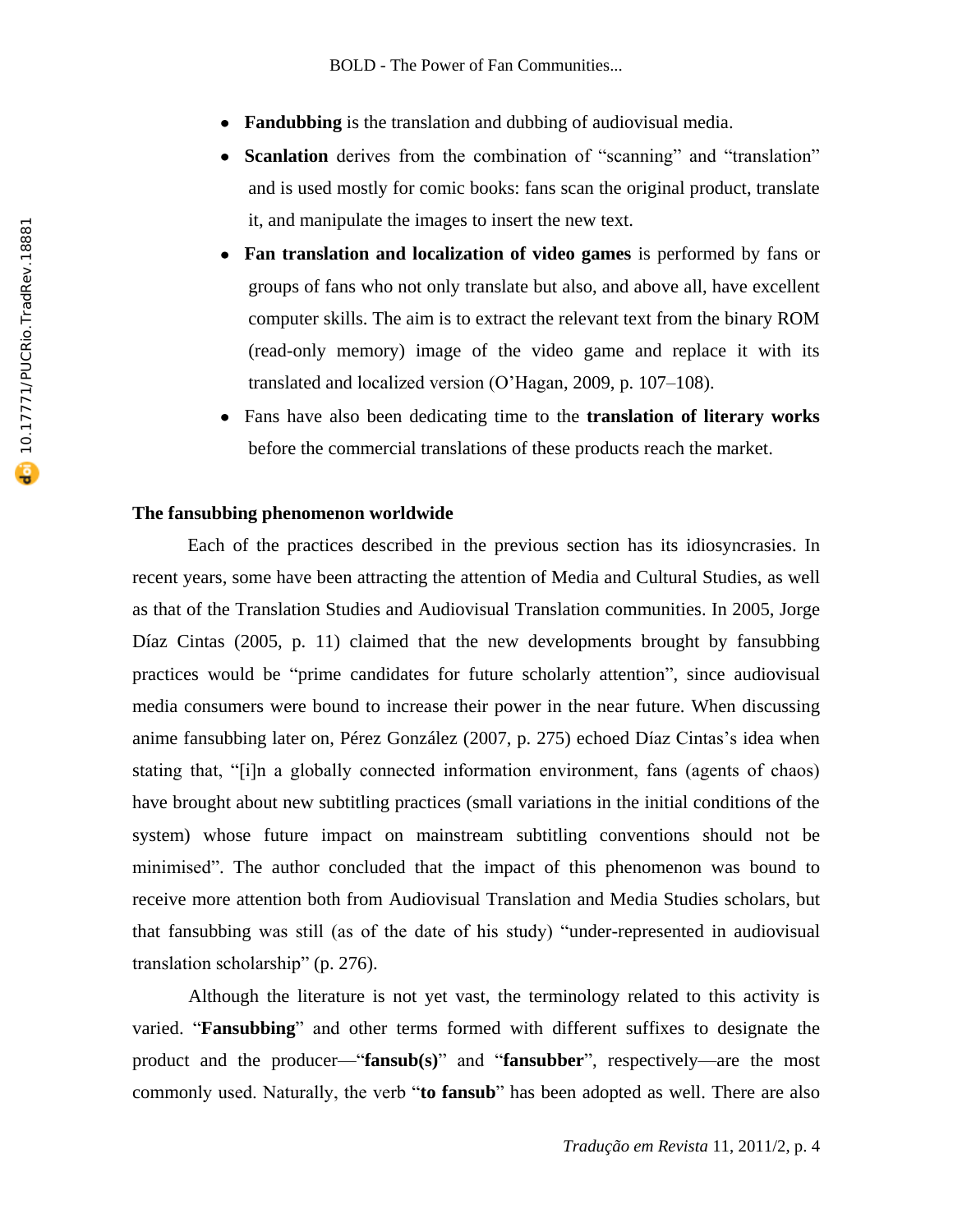occurrences of various other terms and expressions, most of which are formed with words such as "fan", "amateur", and "internet".

Referring to the activity, besides "**fansubbing**" (Díaz Cintas, 2005; Ferrer Simó, 2005; Kayahara, 2005; Leonard, 2005; Díaz Cintas & Muñoz Sánchez, 2006; & Remael, 2007; Mazetti, 2009; Franco, 2010; Ramos, 2010; Casarini, 2011a; Di Giovanni & Spoletti, 2011), there are "**subtitling 'by fans for fans'**" (Díaz Cintas, 2005; & Remael, 2007; Díaz Cintas, 2009), "**fan(-)subtitling**" (Ferrer Simó, 2005), "**amateur subtitling**" (Díaz Cintas & Muñoz Sánchez, 2006; Pérez González, 2007; Bogucki, 2009), "**amateur fansubbing**" (Casarini, 2011a), "**subbing**" (Díaz Cintas, 2005; & Remael, 2007; Díaz Cintas, 2009), "*legendagem pirata*" (equivalent to "pirate subtitling"; Feitosa, 2009), "*fansubtitulación*" (equivalent to "fan-subtitling"; Ferrer Simó, 2005), "**fan-based subtitling**" (Mizukami et al., 2011), "**internet subtitling**" ( & Remael, 2007), and "**home-made subtitling**" (Bogucki, 2009).

Referring to the products (either subtitle text files or videos with embedded, synchronized subtitles), one finds "**fansub**" (Ferrer Simó, 2005; Díaz Cintas, 2005; Leonard, 2005; Díaz Cintas & Muñoz Sánchez, 2006; & Remael, 2007; Díaz Cintas, 2009; O'Hagan, 2009; Calazans, 2010; Franco, 2010; Ramos, 2010; Casarini, 2011a; Cho, 2011a), "**fan-produced subtitle**" (O'Hagan, 2009), "**fantitle**" (Feitosa, 2009), "*legenda de fã(s) para fã(s)*" (equivalent to "subtitle by fan(s) for fan(s)"; Feitosa, 2009; Ramos, 2010), "**fan-made subtitle**" (Feitosa, 2009), "*legenda de internet*" (equivalent to "internet subtitle"; Miller, 2008), "*legenda(s) amadora(s)*" (equivalent to "amateur subtitle(s)"; Miller, 2008; Bandeira, 2011), "**fan-subtitled video**" (Leonard, 2005), "**'home-made' caption**", and "**amateur caption**" (Bogucki, 2009).

Referring to the producers, there are "**fansubber**" (Ferrer Simó, 2005; Leonard, 2005; Díaz Cintas & Muñoz Sánchez, 2006; Díaz Cintas, 2009; Ramos, 2010; Casarini, 2011a; Di Giovanni & Spoletti, 2011), "*fansubtitulador*" (equivalent to "subtitler-fan"; Ferrer Simó, 2005), "*fã(-)legendista*" (equivalent to "subtitler-fan"; Feitosa, 2009; Ramos, 2010), "**amateur subtitler**" (Di Giovanni & Spoletti, 2011), "**amateur subtitle producer**" and "**internet subtitler**" (Bogucki, 2009), and "*legender*" (Miller, 2008; Calazans, 2010; Pagano, 2010; Bernardo, 2011; Mizukami et al., 2011)—an interesting Brazilian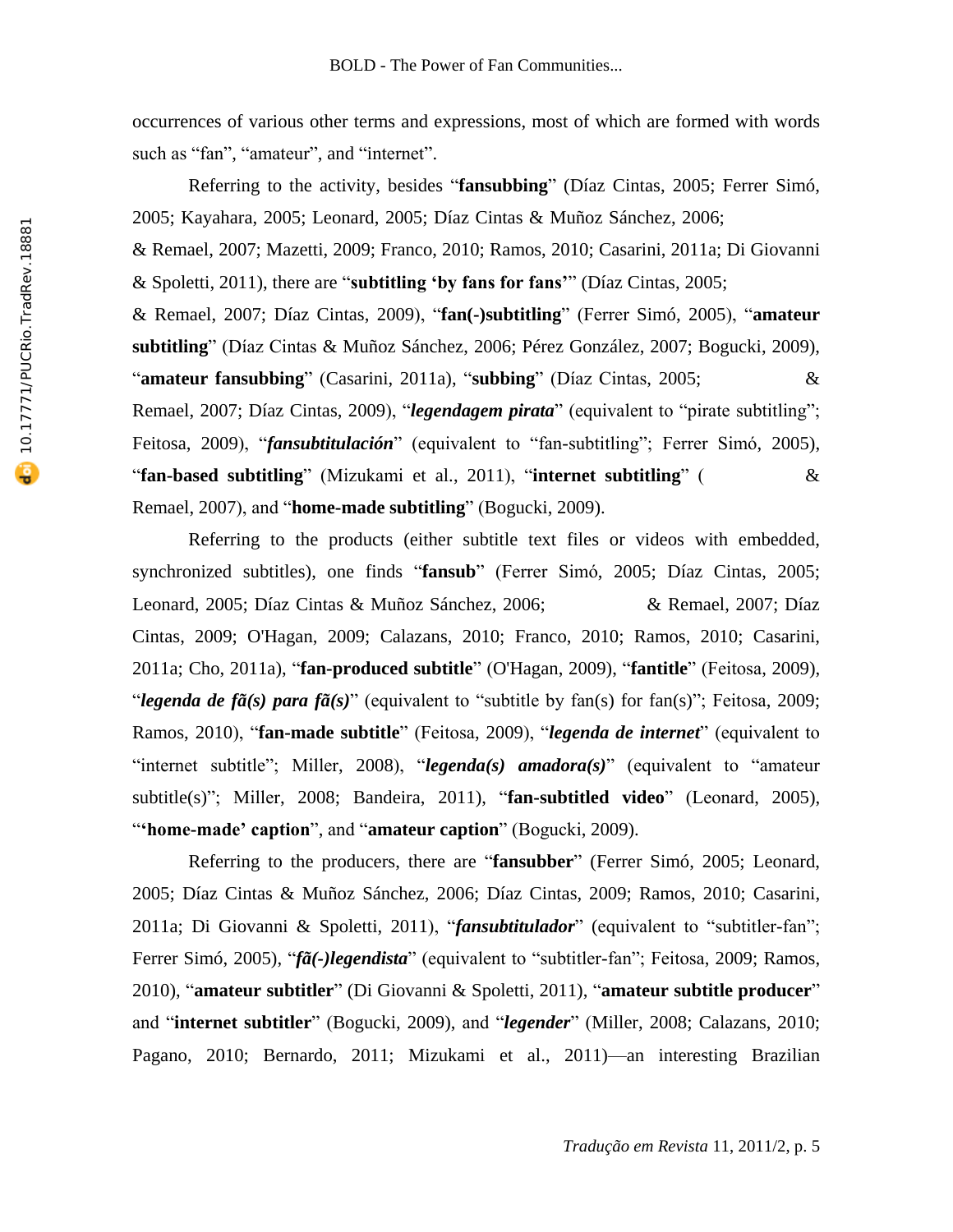neologism, derived from the Portuguese word "*legenda*" (subtitle) followed by the English suffix "-er".

### *The rationale and evolution of fansubbing*

The volunteer translation of audiovisual media by fans dates back to the 1980s. Anime fans from the United States of America were engaged in translating and subtitling Japanese audiovisual materials during the VHS (Video Home System) era, as the earliest known fansubbed product is a 1986 copy of *Lupin III* (Leonard, 2005, p. 301).

The technological developments that have emerged since then are countless and involve the digitalization of videos, great accessibility of Web 2.0, high-speed internet, and mass-scale connectivity on peer-to-peer (P2P) applications. To facilitate the whole subtitling process (and not only for amateurs), there has also been increasingly easier access to a better and wider variety of free high-technology tools, such as multimedia authoring and subtitling software. The creation of programs that compress images to reduce the size of video files is another important part of this equation, as pointed out by María R. Ferrer Simó (2005, p. 28).

All this has changed even more the way viewers and fans of audiovisual products interact with the media and the production chain. In their 2006 article on anime fansubbing, Jorge Díaz Cintas and Pablo Muñoz Sánchez noted that this phenomenon was becoming more widespread and already encompassing other languages and genres (2006, p. 45). Today, many passionate non-Anglophone fans refuse to be left behind when American TV channels release new episodes of their favourite shows. These consumers are not willing to sit back and wait while distributors and producers take weeks, sometimes months, to handle the professional translation of the commercially broadcast shows. This is a point where the power of the "prosumers" comes into play. The unparalleled phenomenon of fansubbing has received extra momentum, and the online collaboration afforded by technology has allowed fans to quickly spread this activity and its products around the globe.

Scholars who have approached fansubbing mention different motivations for this phenomenon. As with regular translation, the primal reason for this type of translation is to help those who do not speak a given language to access videos in that language. Besides this, there is the rationale brought up by O'Hagan (2009, p. 100): the fans' main motivation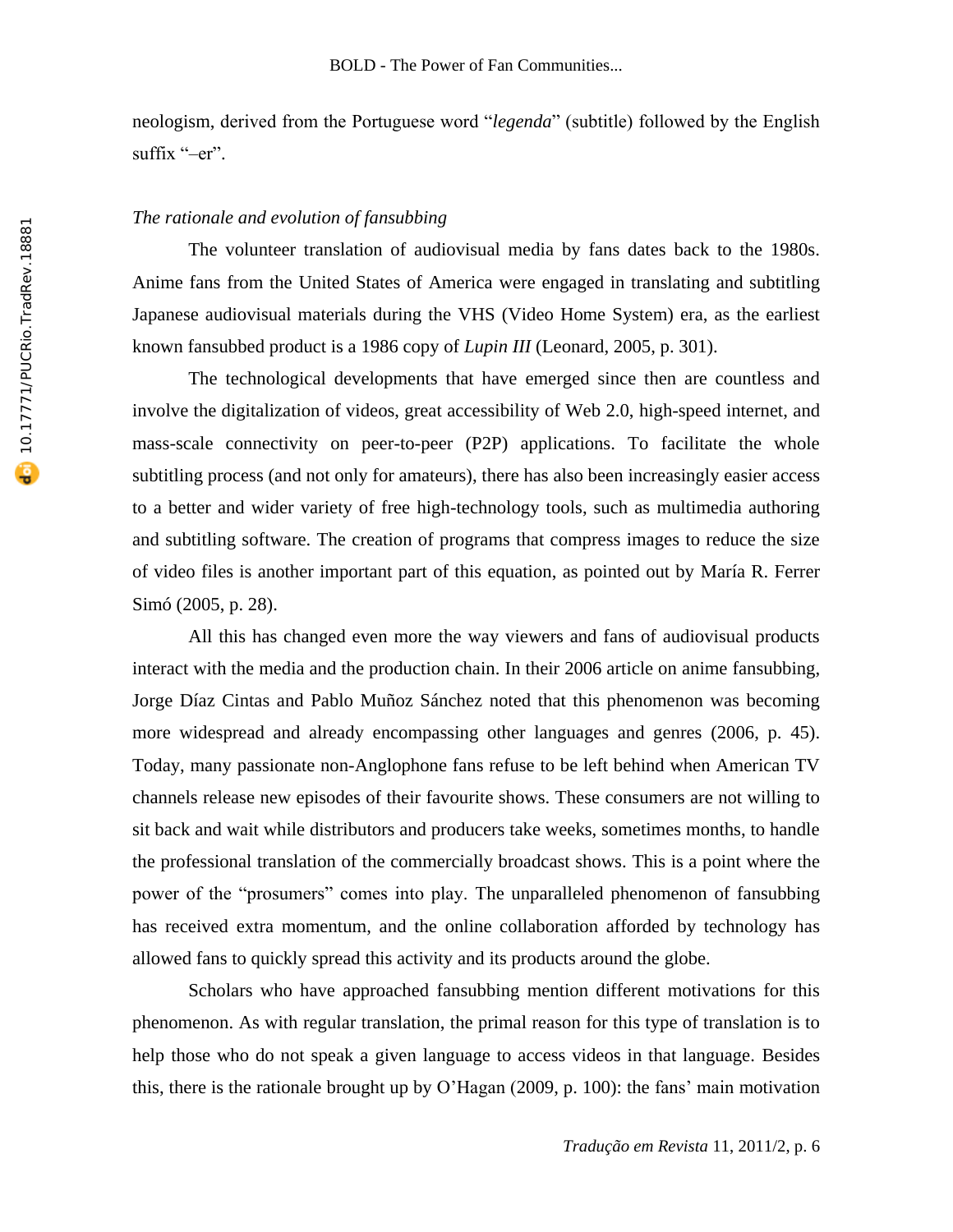and justification for engaging in fansubbing lie in their desire to compensate for the delay in the production and distribution of the commercial translations. Lukasz Bogucki (2009, p. 57) addresses the fansubbers' ambition to "make a name", i.e. to be known as the first person to subtitle any given famous release. Pérez González (2007, p. 265) points to the failure of commercial subtitles in dealing successfully with the cultural references present in Japanese animation and its idiosyncrasies. Other academics superficially discuss more philosophical motives, such as intervening in the media market seeking to "shape the dynamics of the audiovisual media industries" (Pérez González, 2007, p. 276), and defending the free online distribution of subtitled audiovisual programs (Díaz Cintas, 2005, p. 16). Nevertheless, most scholars (Bogucki, 2009, p. 49; Ferrer Simó, 2005, p. 27; O'Hagan, 2009, p. 100; Pérez González, 2007, p. 275; Díaz Cintas & Muñoz Sánchez, 2006, p. 44; Díaz Cintas, 2005, p. 16) emphasize that one of the main rationales behind fansubbing is to popularize audiovisual media that are not very well known in the fans' countries, because they are not widely distributed or are sometimes even absent in the market.

The great popularity of Brazilian fansubs seems to be propelled by two major factors: (1) the prestige and acknowledgement that fansubbers and their teams earn as their signed translations circulate on the Web, and (2) "the weakness of Brazilian distribution, which includes broadcasting delays and the limited availability of many categories of legal media goods" (Mizukami et al., 2011, p. 265).

#### **The fansubbing movement in Brazil**

Illustrating the two above-mentioned motivations of the Brazilian fans and other interesting data, Figure 1 shows a screenshot of the most prominent fansubbing website in Brazil today, Legendas.tv (http://legendas.tv). The image was captured on August  $2<sup>nd</sup>$ , 2011, two days after the sixth episode of the fourth season of the TV show *True Blood* was broadcast in the United States, at 9pm (GMT –4h). On the same date of this screening, July 31<sup>st</sup>, the Brazilian audience was catered to in receiving the fourth *True Blood* episode of the same season, aired in the United States fifteen days before. The speedy collaboration of no less than eight fans allowed Legendas.tv to post the amateur subtitle files for the latest episode of this show on August  $1<sup>st</sup>$ , at 2:44pm (GMT –3h), i.e. less than 24 hours after the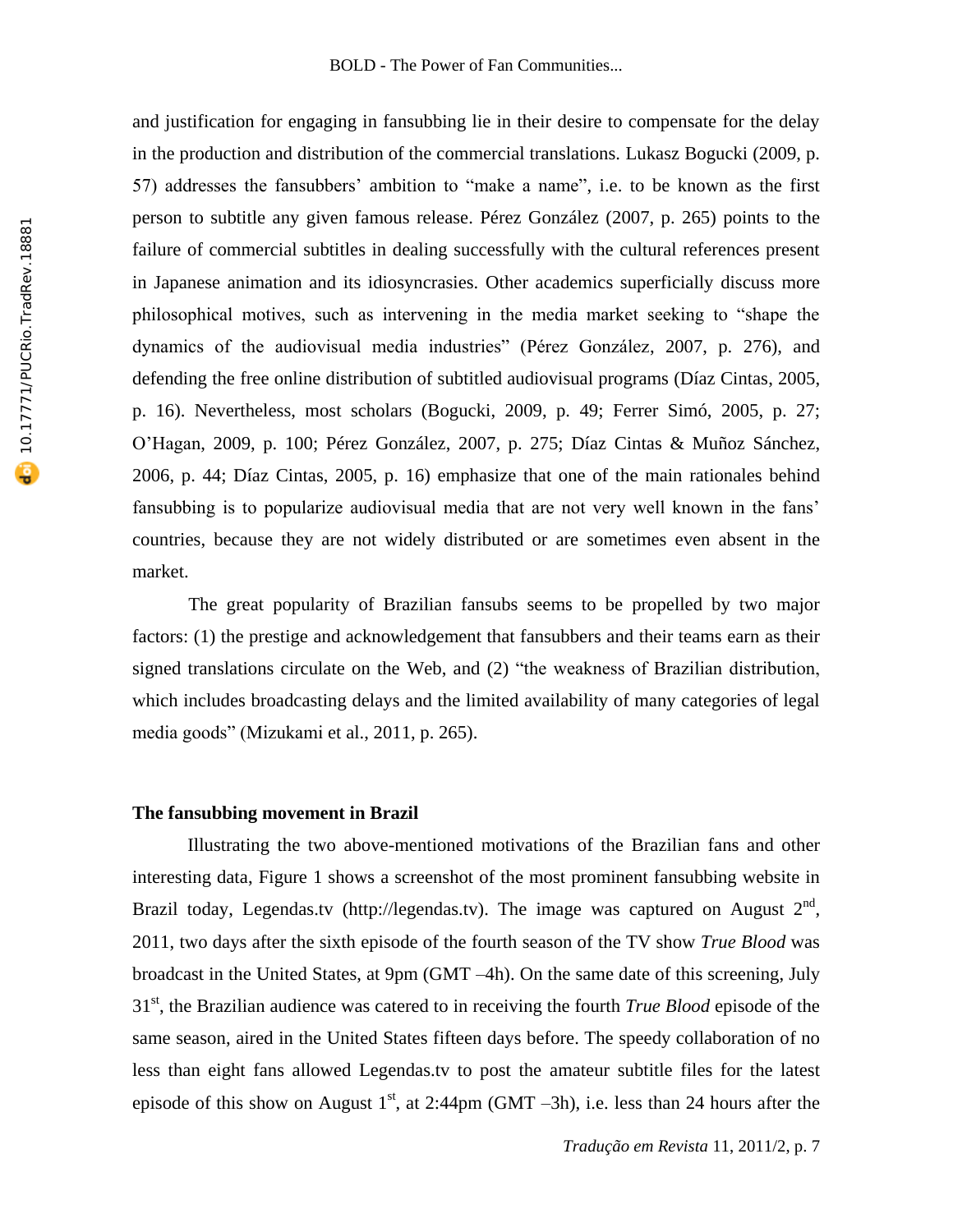original broadcast. Between the posting of the subtitles and the screenshot, the files had been downloaded 11,485 times and had been unanimously considered to be of top quality by the 353 users who cared to grade the work.



**Figure 1 – Screenshot of Legendas.tv on August 2nd, at 9:18am (GMT –4h):** Download page of the Brazilian fansubs for the *True Blood* episode aired in the USA on July  $31<sup>st</sup>$ , at 9pm (GMT -4h). The highlighted areas show (1) the nicknames of the fans responsible for the fansubbing; (2) the names of the teams to which these fans belong; (3) the date and time the files were posted—August  $1<sup>st</sup>$ , at 2:44pm (GMT –3h); (4) the total number of downloads (11,485, until the screenshot time); (5) the number of comments posted by users—most of which thanking the teams for what they consider good work; (6) how users have graded the quality of the subtitles (10 out of 10) and how many users have graded it (353, until the screenshot time); and (7) an interactive feature of the website through which users can report problems and suggest corrections to the translator.

# *Brazilian fansubbing networks*

The fansubbing networks in Brazil seem to function in a very organized manner to be able to deal with the extremely short self-imposed deadlines and fulfill the expectations of the fan communities. This is especially true for the translation and distribution of American TV series, a genre that has been attracting more and more the attention of Brazilian audiences ever since the popularization of cable TV in that country.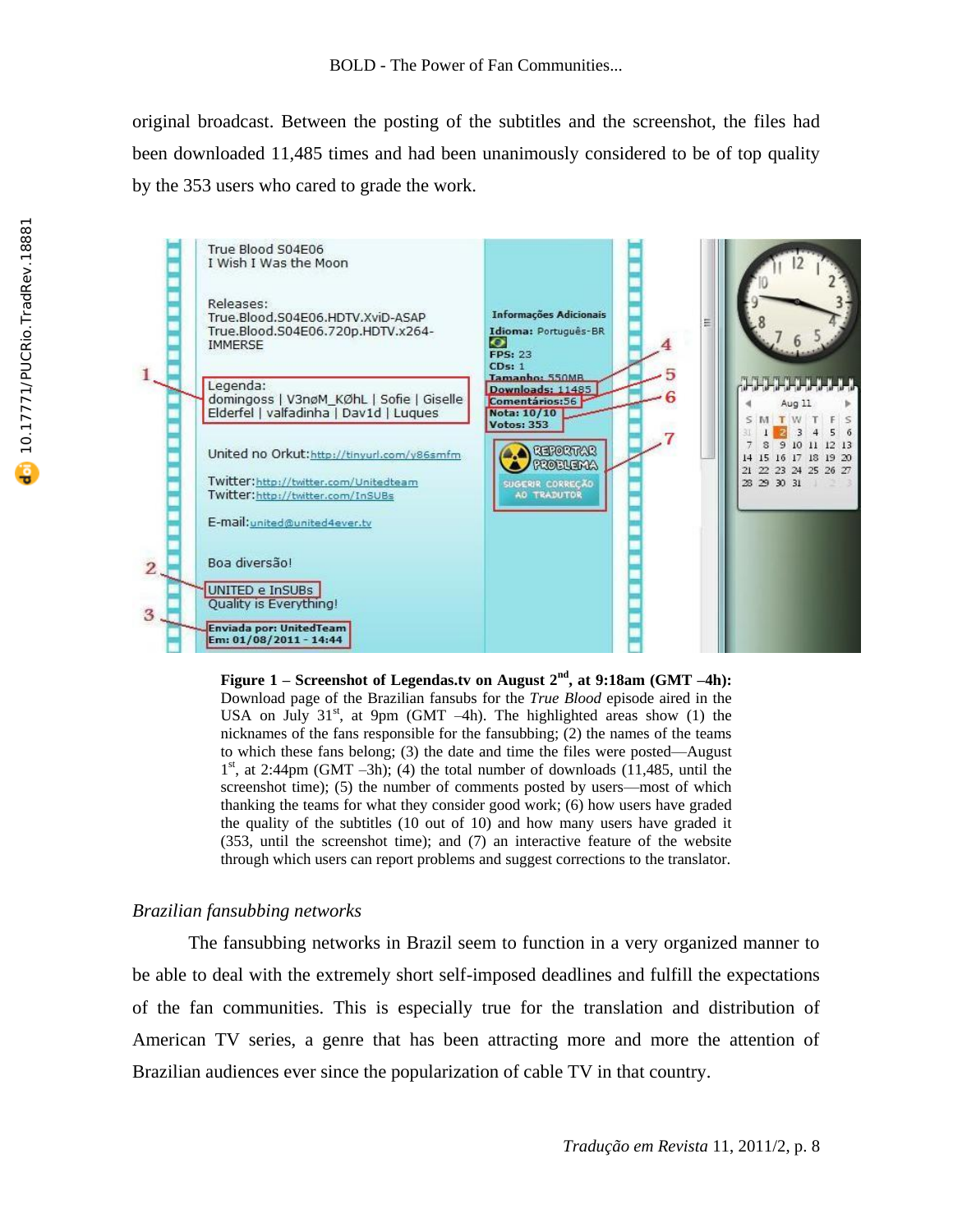Most of the fans involved in the fansubbing process congregate in a variety of online media spaces, Legendas.tv being the most prominent of all. Besides acting as a host website for the subtitles, Legendas.tv also has online forums to foster discussion among users and is responsible for the organization, standardization, and scheduling of the translations. Despite the existence of other somewhat similar websites or blogs, Legendas.tv was chosen to be the main one analyzed in this research because of its popularity and, especially, the role it plays in the imposition of fansubbing standards and practices.

The fansubbing community is divided into groups or teams, which have to be registered with Legendas.tv and comply with the norms and standards created by the website administrators. Very popular shows are referred to as *destaques* (highlights) and assigned only to well-established groups. According to Mário Henrique Perin Bernardo (2011, p. 18), not all fansubbing groups are in charge of translating highlights, and, to be able to keep this concession, the teams are required to maintain skills such as agility, quality, and responsibility. The prestige factor obviously plays an important role, as highlights are displayed on the homepage of Legendas.tv and carry the name of the respective fansubbing teams (Figure 2).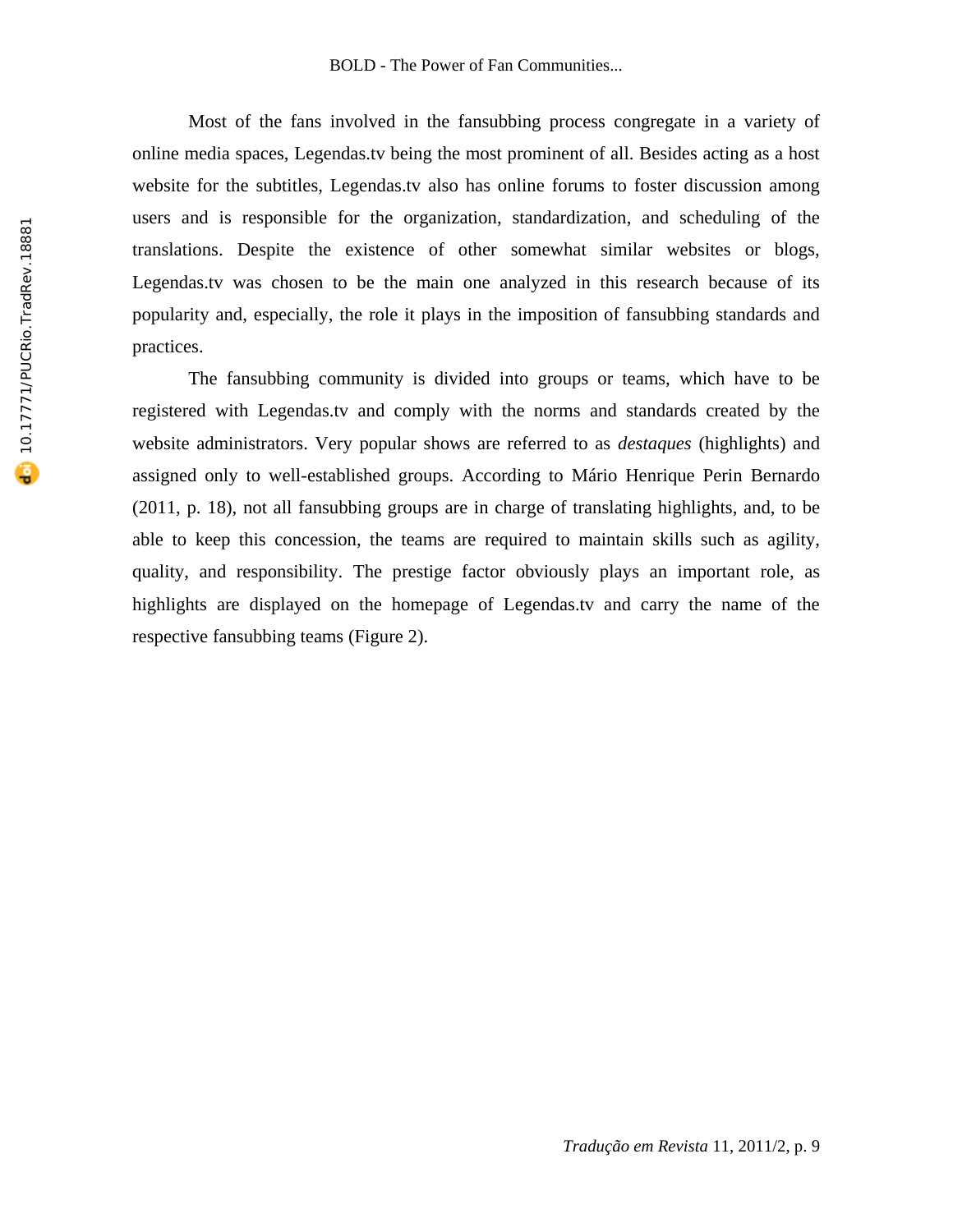#### BOLD - The Power of Fan Communities...



**Figure 2 – Screenshot of Legendas.tv on August 2nd , with the highlights of the week on the homepage and their respective translation teams.**

Most fansubbing teams also have their own websites, whose URLs are often disclosed in their subtitle files and wherever they upload their translations to. However, a quick internet search indicates that Legendas.tv is second to none when it comes to the Brazilian fansubbing distribution network, especially because it hosts the work of countless teams and, as a consequence, gathers virtually all subtitle files of the most popular shows and movies.

# *Organization of the fansubbing process*

The fansubbing work in Brazil is generally divided among different members of a given fansubbing team. This division of tasks is usually carried out by the so-called *administrador da equipe* (team administrator). This dedicated member is also often in charge of the general management of the team workflow.

Below are the common steps that seem to be followed by most fansubbing groups in Brazil working with American TV shows: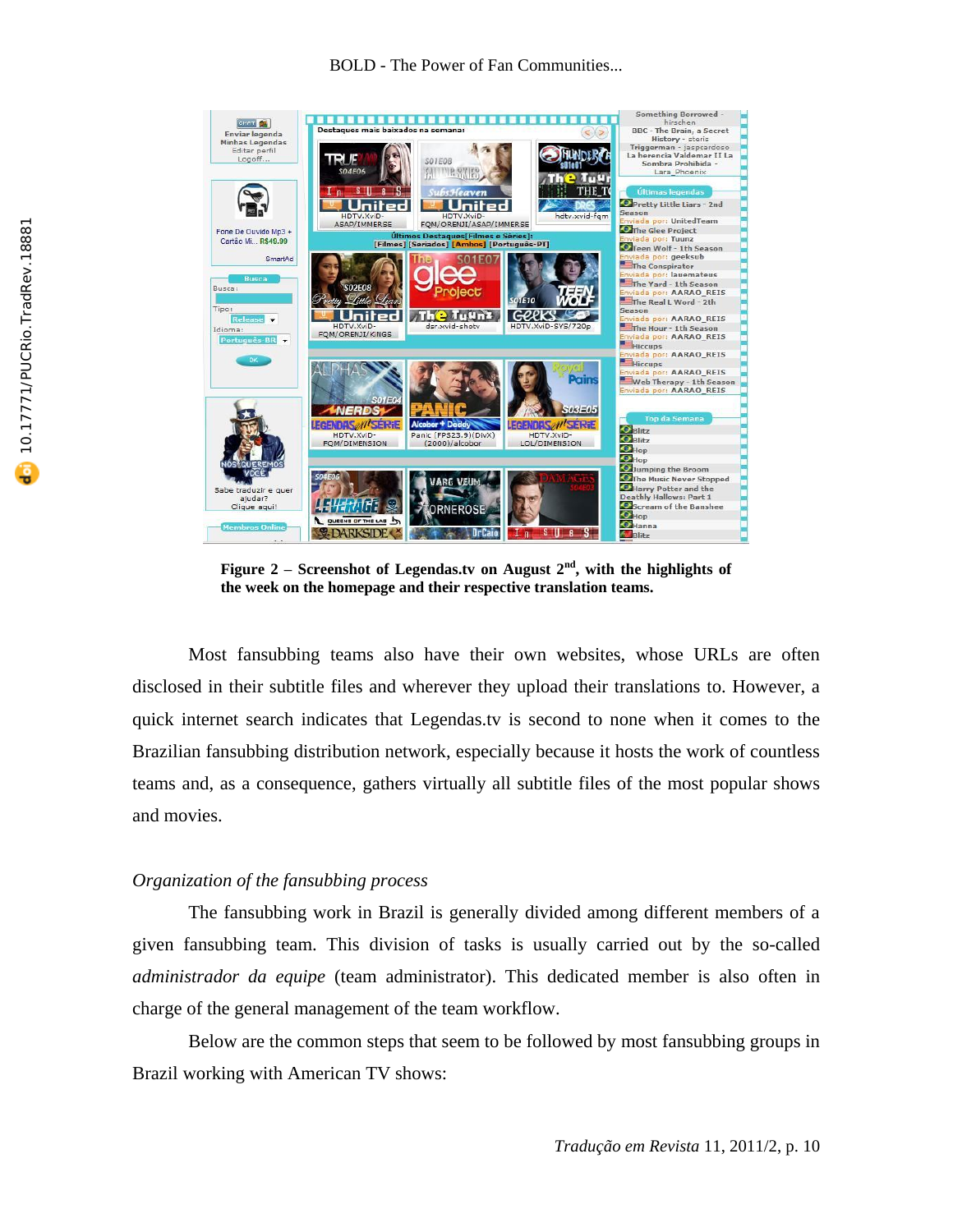# *(1) Acquisition of the video in English (and often its closed captions)*

A form of pirated video,  $TV$ -rips<sup>1</sup> of American shows are usually available via torrent distribution groups within a few hours after the original airing. Their closed captions (or subtitles for the deaf and hard-of-hearing, SDH) are usually extracted from the original video and made available on the Web almost simultaneously to the video release (Bernardo, 2011, p. 23). Today Brazilian fansubbers often work with rips and SDH as templates. These captions are useful not so much because of their timing (synchrony between audio and video) or spotting (internal and external segmentation of the text), but as an attempt to compensate for the lack of access to official post-production scripts or dialog lists. It is a way fans have found to not rely solely on their comprehension of the foreign audio.

### *(2) Translation and spotting*

It is common for the Brazilian groups to share the translation of a TV show episode among four or more fansubbers. However, not every fan can translate whatever s/he wants. A given series is usually translated by members of the same group, but it is also common for two groups to join efforts. According to Bernardo (2011, p. 66), translators can be assigned to a particular task by the group administrator, or they can pick their favourite shows, as long as they observe the deadlines and recommendations in the tutorials. Members of the InSUBs team—one among the most active fansubbing groups—explain in their blog that the deadline for translation is normally not more than a day (Equipe InSUBs, 2010).

### *(3) Synchronization or timing*

 $\overline{a}$ 

The person who synchronizes the subtitles according to the audio is called a syncer or timer (Pérez Gonzáles, 2007, p. 267). This team member is also responsible for adjusting the subtitles to abide by the group's formal standards, i.e. minimum and

<sup>&</sup>lt;sup>1</sup> According to Dictionary.com (http://dictionary.reference.com/browse/rip), the term "rip" is derived from "rip off", i.e. to steal. It means to copy audio or video data from media such as CDs or DVDs and save them as files in a format that is more suitable for computer playback, such as MP3 and DivX.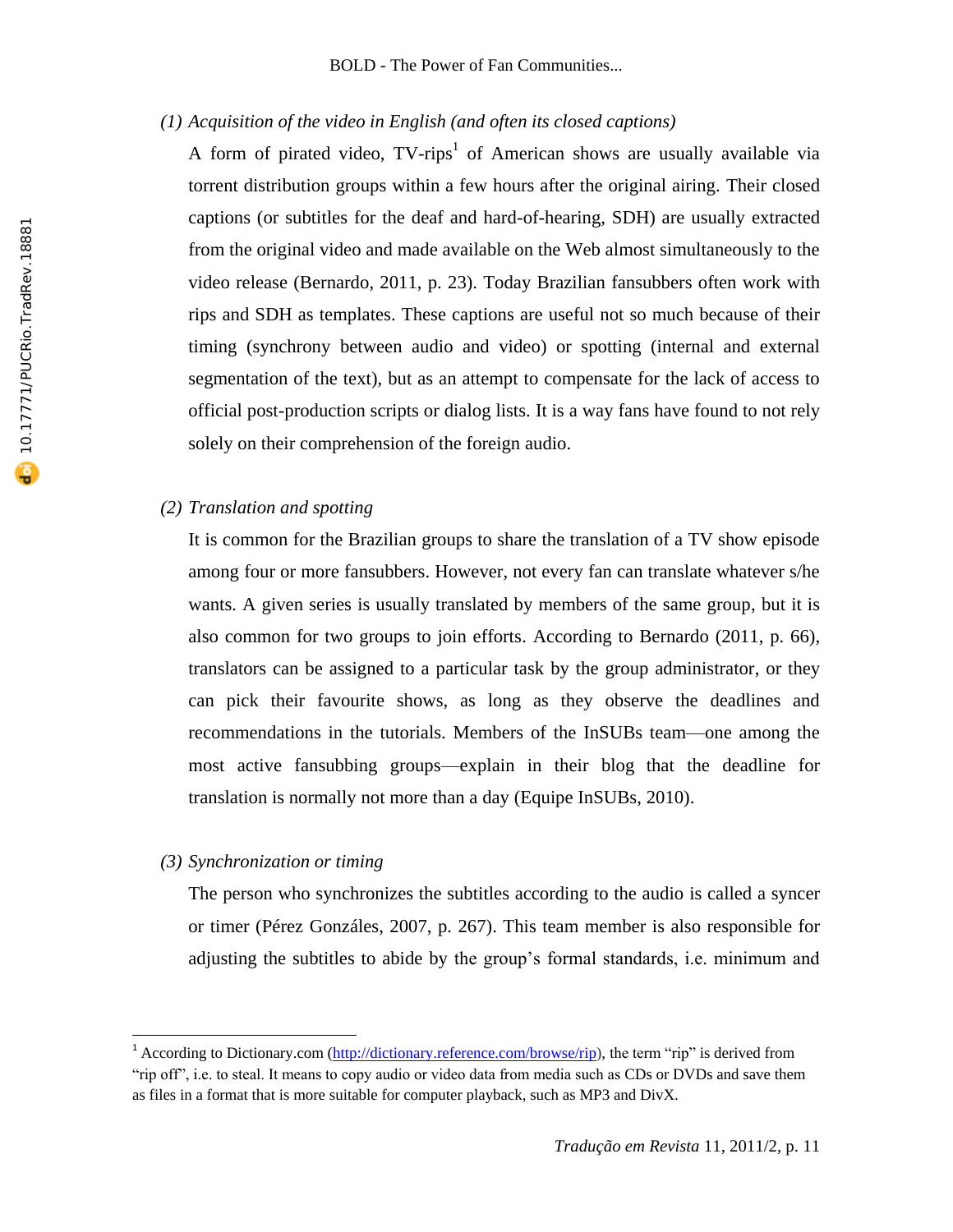maximum exposition time, and character-per-second ratio (Bernardo, 2011, p. 23). This task might involve changing the spotting of the SDH template.

# *(4) Editing*

The reviser/editor is usually a senior member of the fansubbing group who merges the parts of subtitles that were translated by other team members and revises the whole work, in terms of both synchronization and translation, to make it cohesive and coherent (Bernardo, 2011, p. 23). S/he is also responsible for correcting mistakes related to adaptation, fluency, and reading time (Equipe InSUBs, 2010). In other words, this member is in charge of the overall quality assurance and also tries to ensure that the final product appears seamless, despite having been created by so many hands.

## *(5) Resynchronization*

It seems this step is not carried out by all fansubbing groups. However, the InSUBs team has its own rule: subtitles can only be posted with its 720p resync (Equipe InSUBs, 2010), i.e. the synchronization is adjusted to the high-definition television release (HDTV). Still according to this team, most resyncs only take ten minutes, whereas a few videos need to be resynchronized line by line due to frame-rate differences. This step is also done individually whenever there is a new release of the video, i.e. DVD-rips, Blu-ray-rips, and so on.

# *(6) Upload and distribution*

The team administrator is usually the one responsible for uploading the text file(s) to the team's website or blog, or contacting the administrator of the website, blog, or P2P environment (such as Legendas.tv) where the subtitles are made available to the public. This leads us to another important and very common feature of the Brazilian fansubbing world: most of these websites do not host or link to pirated videos with embedded subtitles. Rather, they limit the distribution to fansubs in the form of downloadable synchronized text files, such as .SRT and .SUB. The way these files are named clearly indicates for which release the translation was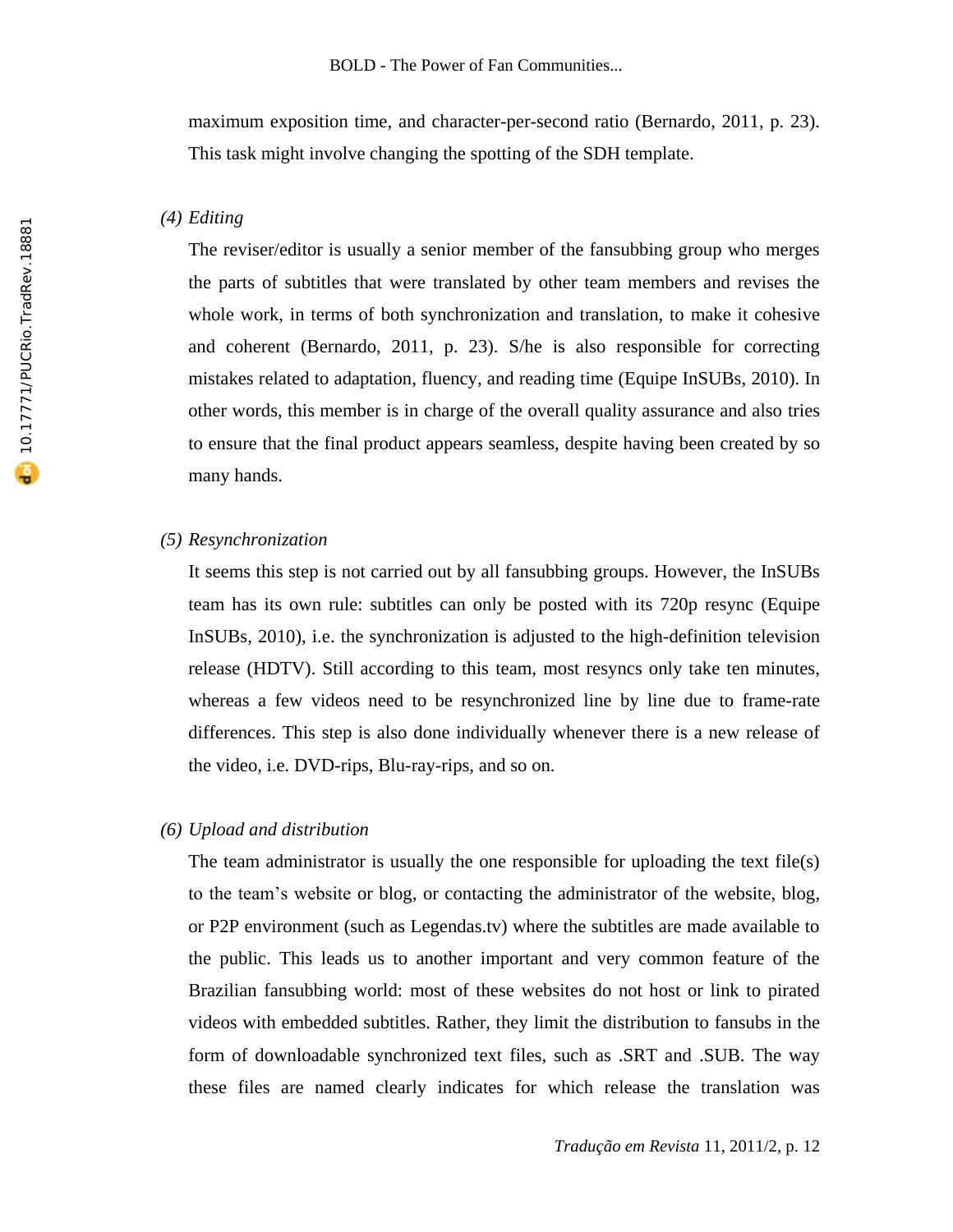prepared, leaving it up to viewers to find the respective videos—not a hard task for those familiar with the internet, especially P2P platforms. The subtitle files are then easily integrated with the video files on most software used for playing common video formats. As Bernardo (2011, p. 17) explains, this practice is known as "softsubbing" and is different from "hardsubbing", a method by which the subtitles are attached to the image to form a single file.

Steps two to four resemble the common commercial subtitling process in Brazil. However, although professional subtitlers usually belong to teams, there is normally a single person in charge of the translation proper, mainly because of concerns with coherence and consistency. The rest of the professional team is in charge of editing and various technical aspects of subtitling.

From the conversations observed in online forums, most Brazilian fansubbers seem to work with the Subtitle Workshop software. This freeware program designed for subtitling is not only highly functional, but also very popular among professional translators in Brazil. If the subtitler has the video in a digital format, which is always the case with fansubbers, s/he can use the software in virtually every step of the work: spotting, translation, synchronization, spell check, verification of the maximum number of characters per line, and so on. Users can even install unofficial add-ons to easily check the characterper-second ratio, also called reading time. At the end of the process, the synchronized subtitles can be simulated with the video using the same software.

### *Technical standards and practices*

One fundamental difference that can be observed in the translation approach used by fansubbers and professional subtitlers involves strategies of text condensation and omission, and minimum reading time. As Table 1 shows, the technical norms adopted by Legendas.tv, the InSUBs team, and also by professional subtitlers are similar in terms of maximum number of lines, maximum line length, and minimum and maximum duration of subtitles. On the other hand, there is a large difference in the maximum character-per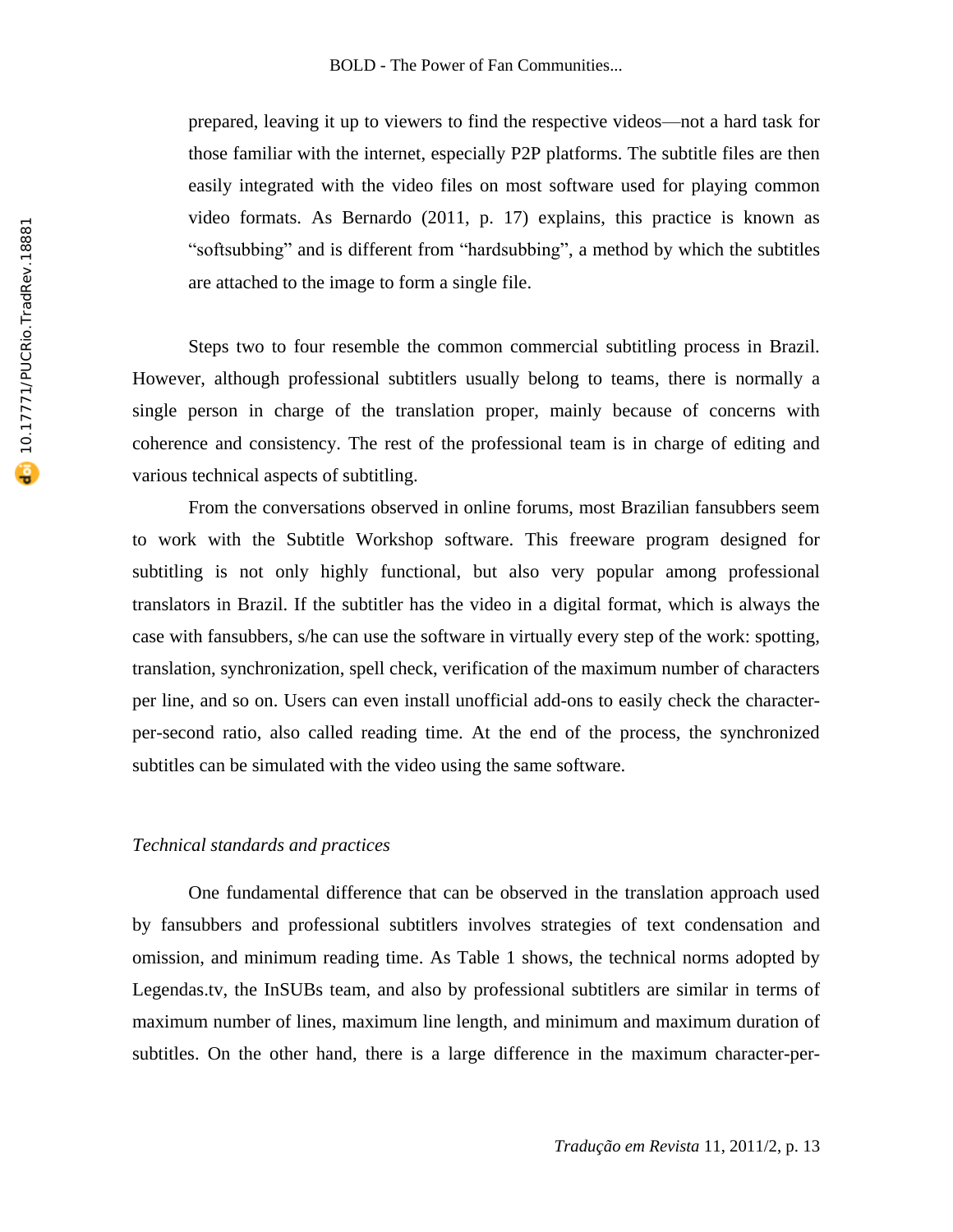second ratio used, with fan subtitles requiring considerably more cognitive effort from viewers than subtitles done by professionals.

|                                        | Legendas.tv <sup>1</sup> | InSUBs team <sup>2</sup>                               | <b>Commercial</b><br>subtitling <sup>3</sup> |
|----------------------------------------|--------------------------|--------------------------------------------------------|----------------------------------------------|
| Max, number of lines                   | $\overline{2}$           | $\overline{c}$                                         | $\overline{2}$                               |
| Max. line length                       | 35 characters            | 32 characters                                          | 32 characters or<br>$1,255$ pixels           |
| Min. duration                          | 1.3 seconds              | 1.3 seconds                                            | 1 second                                     |
| Max. duration                          | not available            | 6 seconds                                              | 6 seconds                                    |
| Max.<br>character-per-<br>second ratio | 23                       | 20 (most shows) and<br>$23$ (exceptions <sup>4</sup> ) | 15                                           |

<sup>1</sup> Source: Lovesick (2010).

 $2$  Source: Equipe InSUBs (n.d.).

<sup>3</sup> This data has been compiled according to the author's professional experience. Most major Brazilian channels, producers, and distributors do not allow scholars to quote directly from their manuals or style sheets.

 $4$  The InSUBs manual categorizes these exceptions as (1) shows with over 700 lines in length, (2) comedies, and (3) shows with legal content or comedy-dramas (Equipe InSUBs, n.d., p. 4).

To the best of my knowledge, the only major study carried out to date that addresses technical aspects of Brazilian fansubbing is Marcos Pereira Feitosa's PhD dissertation (2009). The author analyzes "a corpus comprised of fragments extracted from ten different horror films produced in the current decade in English, with both commercial and fan-made subtitles" (p. 7). Feitosa's study does not address the character-per-second ratio. Nevertheless, one interesting observation is the number of characters per line found in the amateur portion of the corpus: an average of 41.6 characters per line, varying from 34 to 49 (p. 85). This number contrasts greatly with the average he found in the professional counterpart of the corpus: 35 characters per line, a number that is similar to those in Table 1. This data implies that not all Brazilian fansubbers are as concerned with optimal technical parameters as those who belong to the Legendas.tv network. In addition, the higher character-per-line average and higher character-per-second ratio seen in fansubs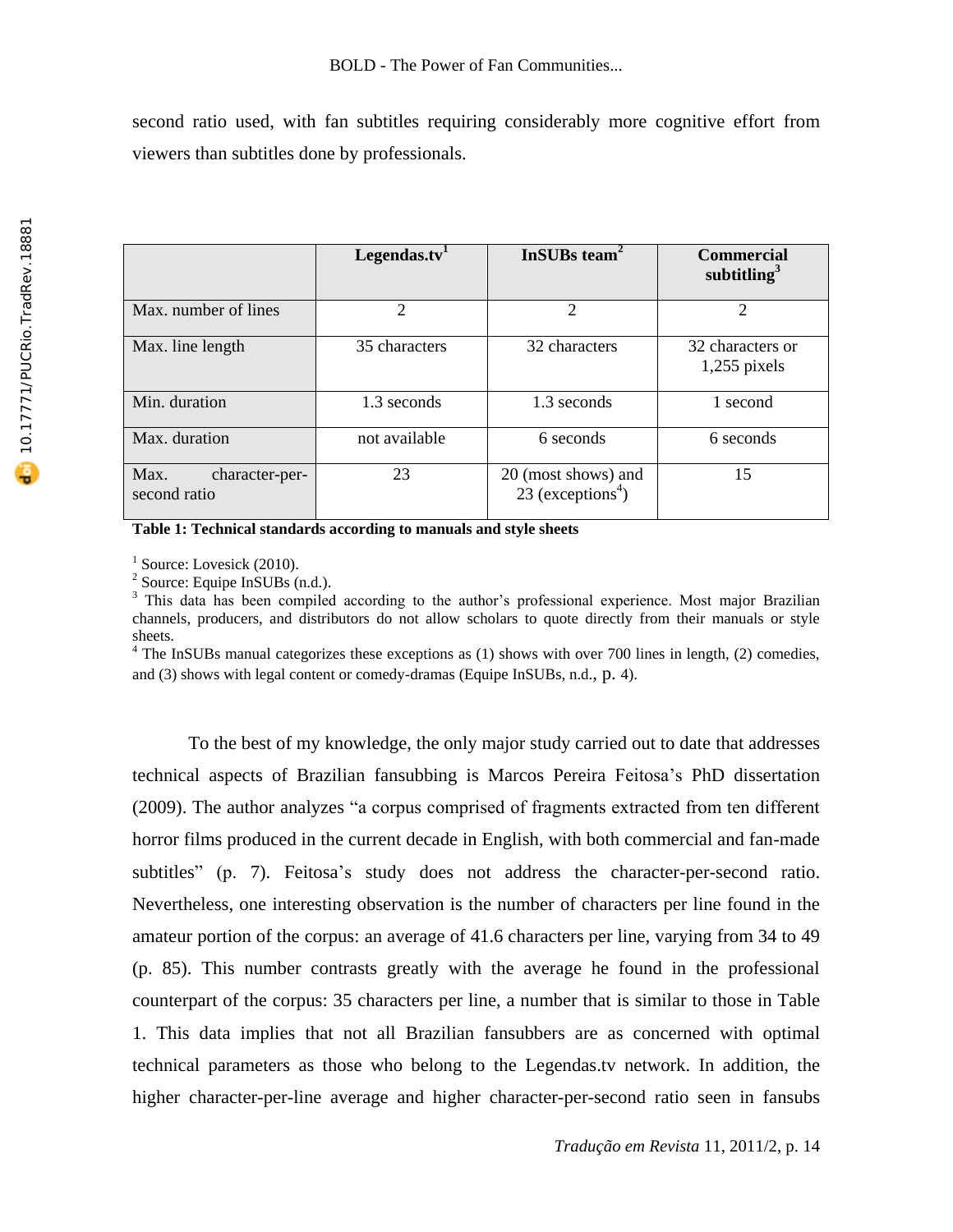suggest that fans in general are less concerned with text reduction, condensation, and omission than professional subtitlers. Feitosa's hypothesis is that fan subtitlers prefer to provide a detailed translation of the audio, even if this strategy makes it more difficult for viewers to read the subtitles without pausing the video (p. 84).

## **Final remarks**

Despite the impressive popularity of fansubbing in Brazil, no major studies to date have analyzed in depth the linguistic quality of the translations as compared to those of commercial subtitling. One striking difference, however, is clearly seen in the treatment of taboo and colloquial language. Being their own "bosses", fans have the freedom to be as close as possible to the source text register, whereas professionals tend to use more "sanitized" translation alternatives or even omissions (either due to self-censorship or, in most cases, impositions by channels or video producers/distributors).

With the scarcity of research in the area, several questions related to translation quality and viewers' expectations remain unanswered. For instance, what do Brazilian viewers prefer in terms of language register? How much do the fast-paced captions made by fans interfere in the viewers' reception of films? Solid empirical research on the reception of fansubs and commercial subtitles could shed light on some of these issues and perhaps, someday, change the conventions that are today regarded as "best practices" in mainstream subtitling.

Another relevant consequence of the fansubbing phenomenon is that fan communities' sense of immediacy has been pushing the commercial market to deliver translated audiovisual media faster. One particular case is cited by Alice Casarini (2011b, p. 15): "Fox Italy now offers subtitled *Glee* episodes 48 hours after the US broadcast and a dubbed version a week later". With that in mind, another key question could be posed: how could the commercial audiovisual market better cater to these avid fans without compromising quality? The same author acknowledges that there is room for convergence between amateur and professional subtitling and suggests that a viable solution would be to hire "fans as consultants to speed up dubbing" or to combine "fansubbers' knowledge of shows and American culture with professional AVT [audiovisual translation] skills" (p. 15).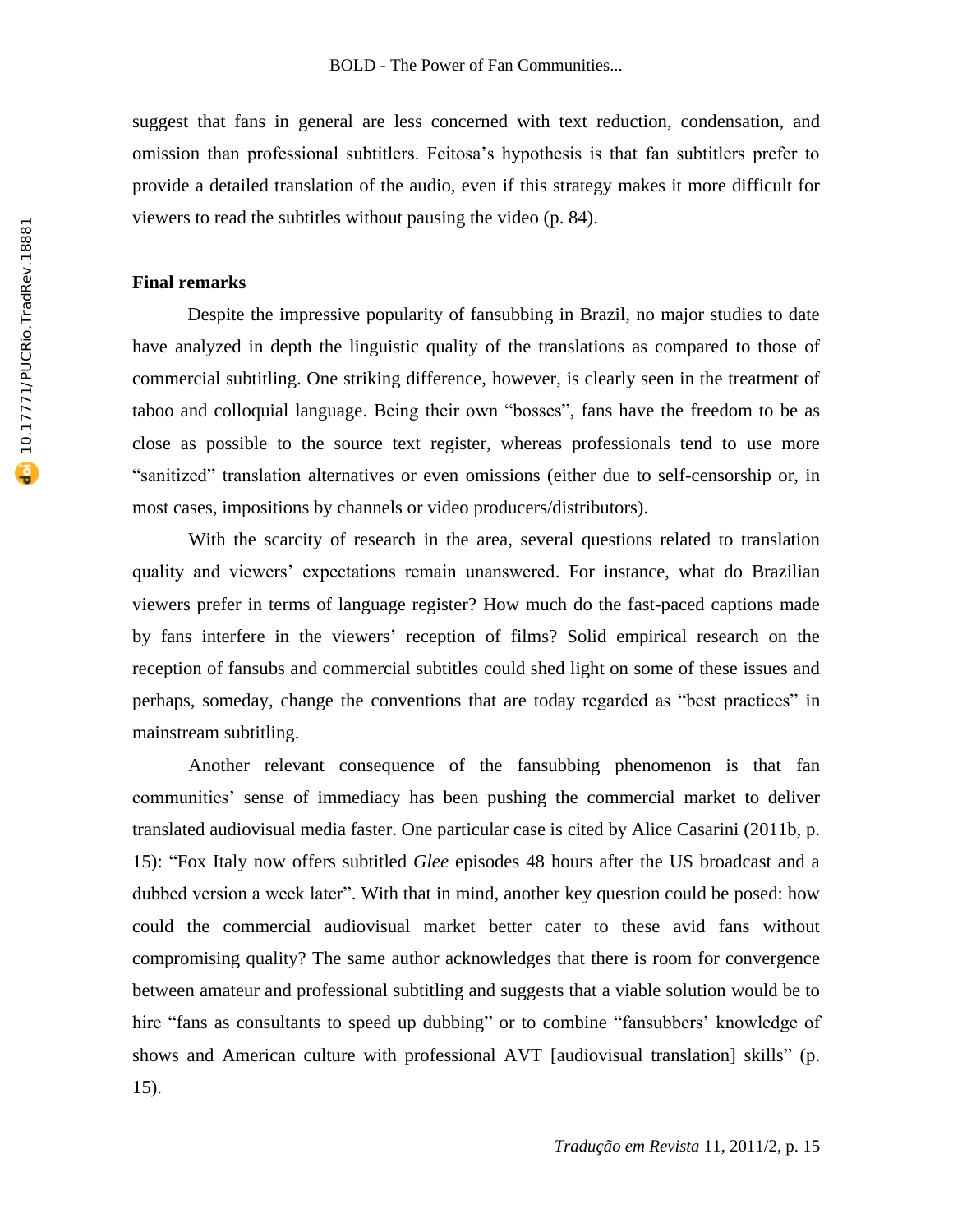This idea of convergence has also been brought up by Korean scholar Sung-Eun Cho (2011b) and Italian researchers Elena Di Giovanni and Federico Spoletti (2011). According to Cho, a fansubbing contest has been launched in Korea, seeking to integrate the contest's winner into the professional market. Hoping "to lay the foundation for fruitful interchange", Di Giovanni and Spoletti have been carrying out research to "evaluate the possible points of convergence between ever-growing, independent communities and the ever-shrinking, competition-ridden subtitling business", Part of their study has also involved fansubbing contests with prizes that welcome the winners into the professional subtitling world. The researchers hypothesize that the subtitling business is leaning toward convergence: "the joining of forces and competences is probably one of the keys to the enhancement of a business which is undermined by continuous cost reductions and […] increasing specialisation and technological advances".

At this point, one still cannot estimate the extent to which fansubbing practices will impose changes on the professional market. However, it is clear that the phenomenon is here to stay. Understanding how it works and learning from it seem to be one of the keys to better cater to the well-connected, eager viewership of this century.

### **Acknowledgments**

I would like to thank Carolina Alfaro de Carvalho and Lynnea Hansen Nascimento for their invaluable insights through revisions and critical reading of this article.

# **References**

- BANDEIRA, A. P. **"Don't tell me what I can't do!"**: **as práticas de consumo e participação dos fãs de** *Lost***.** Porto Alegre, 2009. 135 p. Thesis (Mestrado em Comunicação Social) – Faculdade de Comunicação Social, Pontifícia Universidade Católica do Rio Grande do Sul. Available at <http://tede.pucrs.br/tde\_busca/arquivo.php?codArquivo=2038>. Accessed on Jul. 29, 2011.
- BERNARDO, M. H. P. **Subtitulando**: **o universo dos legenders e fansubbers no Brasil.** São Paulo, 2011. 114p. Research paper (Pós-graduação *lato sensu* em Comunicação Social). Faculdade Cásper Líbero. Available at <http://nonameshideout.com/Monografia%20-%20Subtitulando.pdf>. Accessed on Jul. 21, 2011.

10.17771/PUCRio TradRev. 18881 10.17771/PUCRio.TradRev.18881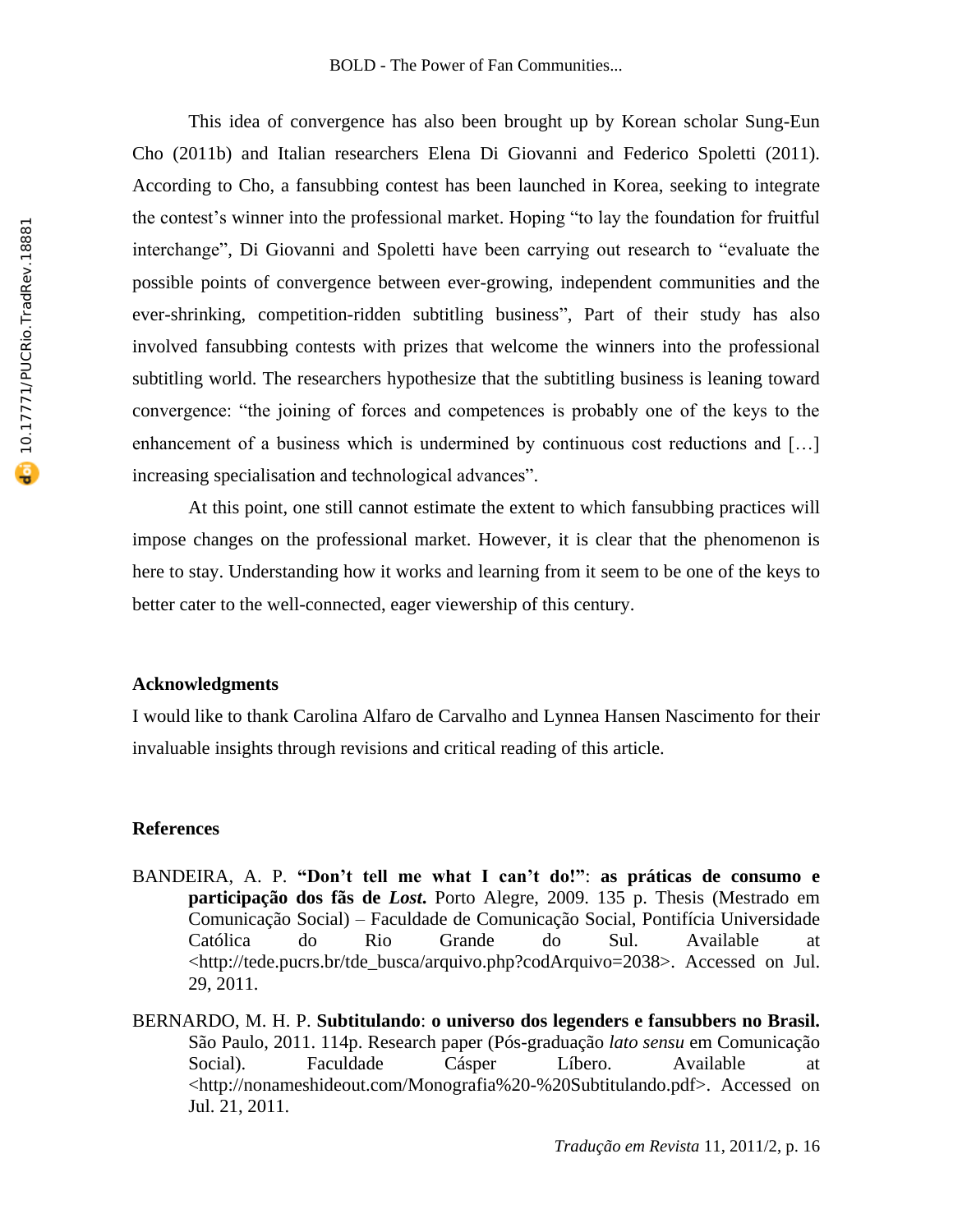- BOGUCKI, L. Amateur Subtitling on the Internet. In: DÍAZ CINTAS, J.; ANDERMAN, G. (Eds.). **Audiovisual Translation**: **Language Transfer on Screen**. London: Palgrave Macmillan, 2009.
- CALAZANS, R. Mercado começa a ver com bons olhos equipes de fãs que legendam séries na internet. **O Globo**, May 10, 2010. Available at <http://oglobo.globo.com/cultura/mat/2010/05/07/mercado-comeca-ver-com-bonsolhos-equipes-de-fas-que-legendam-series-na-internet-916531486.asp>. Accessed on 21 Jul. 2011.
- CASARINI, A. Chorus Lines. Translating Musical TV Series in the Age of Participatory Culture: The case of *Glee* (Abstract). In: 4<sup>th</sup> International Conference Media for All – Audiovisual Translation: Taking Stock, Jun. 28–Jul. 1, 2011, London. **Programme & Abstracts**. London: Imperial College London, 2011a.
- \_\_\_\_\_\_. Chorus Lines. Translating Musical TV Series in the Age of Participatory Culture: The case of *Glee* (Presentation slides). In: 4<sup>th</sup> International Conference Media for All – Audiovisual Translation: Taking Stock, Jun. 28–Jul. 1, 2011, London, 2011b (Unpublished).
- CHO, S. The Two Channels: A Comparison of Amateur and Professional Translations of American TV Sitcoms in the New Media Environment in Korea (Abstract). In: 4<sup>th</sup> International Conference Media for All – Audiovisual Translation: Taking Stock, Jun. 28–Jul. 1, 2011, London. **Programme & Abstracts**. London: Imperial College London, 2011a.
- \_\_\_\_\_\_.The Two Channels: A Comparison of Amateur and Professional Translations of American TV Sitcoms in the New Media Environment in Korea (Oral presentation). In:  $4<sup>th</sup>$  International Conference Media for All – Audiovisual Translation: Taking Stock, Jun. 28–Jul. 1, 2011, London, 2011b (Unpublished).
- DEPALMA, D. A.; KELLY, N. **Translation of, for, and by the People:** How User-Translated Content Projects Work in Real Life. Massachusetts: Common Sense Advisory, 2008.
- DÍAZ CINTAS, J. Introduction Audiovisual Translation: An Overview of its Potential. In: \_\_\_\_\_\_ (Ed.). **New Trends in Audiovisual Translation**. Bristol, Buffalo, Toronto: Multilingual Matters, 2009. p.1–18.
- \_\_\_\_\_\_. Back to the Future in Subtitling. In: **MuTra 2005 – Challenges of Multidimensional Translation**: Conference Proceedings, Saarbrücken, May 2–6, 2005. **a** a set of the Available at a set of the set of the at a set of the set of the set of the set of the set of the set of the set of the set of the set of the set of the set of the set of the set of the set of the set <http://www.euroconferences.info/proceedings/2005\_Proceedings/2005\_DiazCintas \_Jorge.pdf>. Accessed on 29 Jul. 2011.
- DÍAZ CINTAS, J.; MUÑOZ SÁNCHEZ, P. Fansubs: Audiovisual Translation in an Amateur Environment. **The Journal of Specialized Translation**, v.6. 2006. Available at <http://www.jostrans.org/issue06/art\_diaz\_munoz.php>. Accessed on Jul. 28, 2011.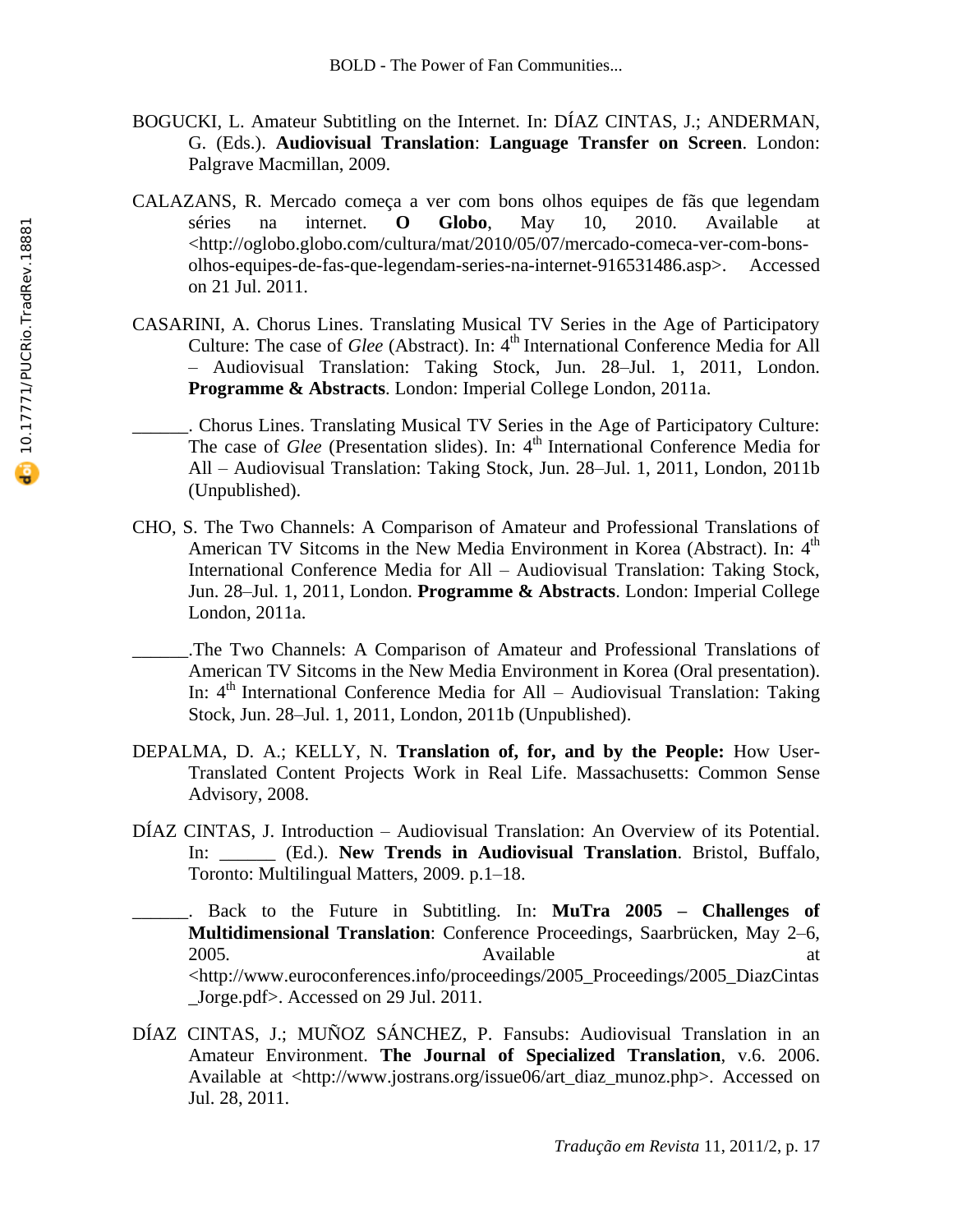CINTAS, J.; REMAEL, A. **Audiovisual Translation**: Subtitling. Manchester, UK; Kinderhook, NY: St. Jerome Publishing, 2007.

- DI GIOVANNI, E.; SPOLETTI, F. In Search of a Common Ground: Professional Visibility for Amateur Subtitlers. (Abstract). In: 4<sup>th</sup> International Conference Media for All -Audiovisual Translation: Taking Stock, Jun. 28–Jul. 1, 2011, London. **Programme & Abstracts**. London: Imperial College London, 2011.
- EQUIPE INSUBS. Da tradução à postagem. Como é o processo? **In Subs Tumblr**, Nov. 2010. Available at <http://insubs.tumblr.com/post/1498996893/da-traducao-apostagem-como-e-o-processo>. Accessed on Jul 29, 2011.
	- \_\_\_\_\_\_. **Manual de auto-revisão**. (n.d.) Unpublished text sent electronically via personal communication by Gugasms on Sep. 19, 2011.
- FEITOSA, M. P. **Legendagem comercial e legendagem pirata: um estudo comparado.** Belo Horizonte, 2009. 162p. Dissertation (Doutorado em Linguística Aplicada). Programa de Pós-Graduação em Estudos Linguísticos, Faculdade de Letras, Universidade Federal de Minas Gerais. Available at <www.letras.ufmg.br/poslin/defesas/743D.pdf>. Accessed on Jul. 21, 2011.
- FERRER SIMÓ, M. R. Fansubs y scanlations: la influencia del aficionado en los criterios profesionales. **Puentes**, v.6, p.27–43. 2005.
- FRANCO, E. P. C. Fansubs in Brazil: A Threat or a Challenge? (Abstract). In: **ScreenIt 2010***,* Bologna, Oct. 21–23, 2010. Available at <http://screenit2010.sitlec.unibo.it/EFranco\_Abstract.pdf>. Accessed on Jul. 21, 2011.
- HILLS, M. **Fan Cultures**. London: Routledge, 2002.
- KAYAHARA, M. The Digital Revolution: DVD Technology and the Possibilities for Audiovisual Translation Studies. **The Journal of Specialized Translation**, v.3. 2005. Available at <http://www.jostrans.org/issue03/art\_kayahara.php>. Accessed on Jul. 28, 2011.
- LEONARD, S. Progress against the Law: Anime and Fandom, with the Key to the Globalization of Culture. **International Journal of Cultural Studies**, v.8, n.3, p.281–305. 2005.
- LOVESICK. Conteúdo em destaque: padrões para concessão de destaque de legenda na página principal do site. **Legendas.tv**, Mar. 15, 2010. Available at <http://forum.legendas.tv>. Accessed on Oct. 3, 2011.
- MAZETTI, H. M. Cultura participativa, espetáculo interativo: do "empoderamento" ao engajamento corporativo dos usuários de mídia. **Proceedings of the XIV Congresso de Ciências da Comunicação na Região Sudeste**, Rio de Janeiro, May 7–9, 2009. Available at <http://www.intercom.org.br/papers/regionais/sudeste2009/resumos/R14-0611- 1.pdf>. Accessed on Jul. 21, 2011.